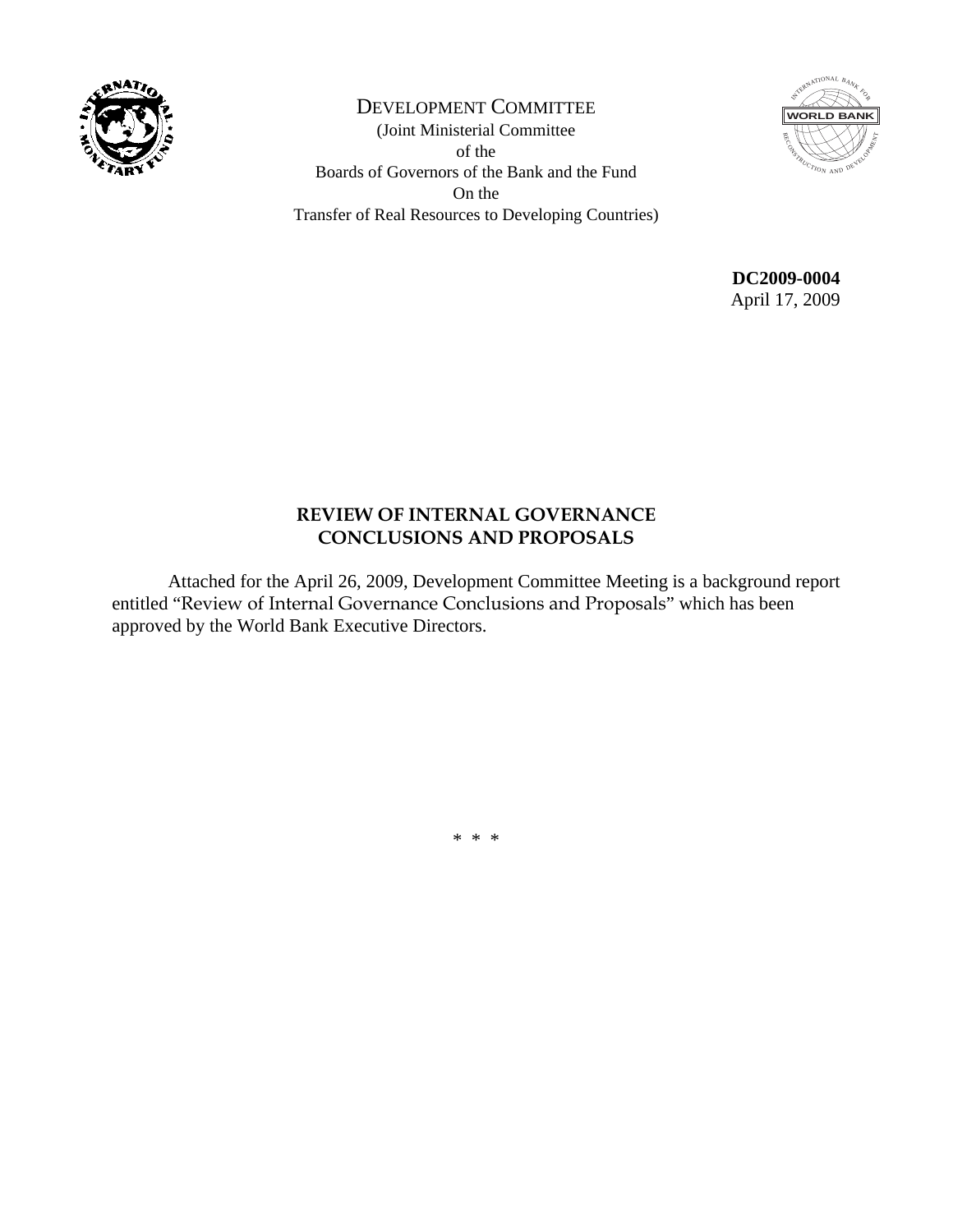#### **REVIEW OF INTERNAL GOVERNANCE**

#### **CONCLUSIONS AND PROPOSALS**

#### **April 2009**

1. The following report sets out the conclusions and proposals of the Executive Directors' review of internal governance as it relates to the shareholders' oversight and policy guidance provided through the Board of Executive Directors. This is just one part of a comprehensive approach to strengthening World Bank Group governance and overall effectiveness, which also includes voice and participation, decentralization and more broadly the cost of doing business with the Bank to improve its responsiveness and adaptability to its members needs.

#### **Background and Context**

2. Since the World Bank was established over 60 years ago, its role in supporting economic and social development has expanded and deepened with changes in the global context and the evolution in the financial architecture. The focus on strengthening internal governance systems and structures is driven by external and internal forces. Executive Directors are engaged in discussion of their role in strategy, oversight and risk management, with a consensus that the Board should become more strategic and avoid micro-management.

3. In 2007, the Development Committee acknowledged the Board's ongoing work to reform the internal governance of the World Bank Group. While the Board continues to focus on identifying and implementing improvements in its internal governance, recent external events, particularly the global financial crisis bring even greater urgency to a broad internal governance reform. The establishment of a High Level Commission on Modernization of WBG Governance provides further input to this process. Together, these factors are adding to the momentum for strengthening Internal Governance generally.

#### **Progress**

4. In October 2008, the Report of the Working Group on Internal Governance ("Familiar Report" COGAM2008-0028/1) was transmitted to the Board, and as requested by the Board, COGAM discussed a matrix of follow up actions in December 2008 (COGAM2008-0049). It was agreed at COGAM in February 2009 to initiate a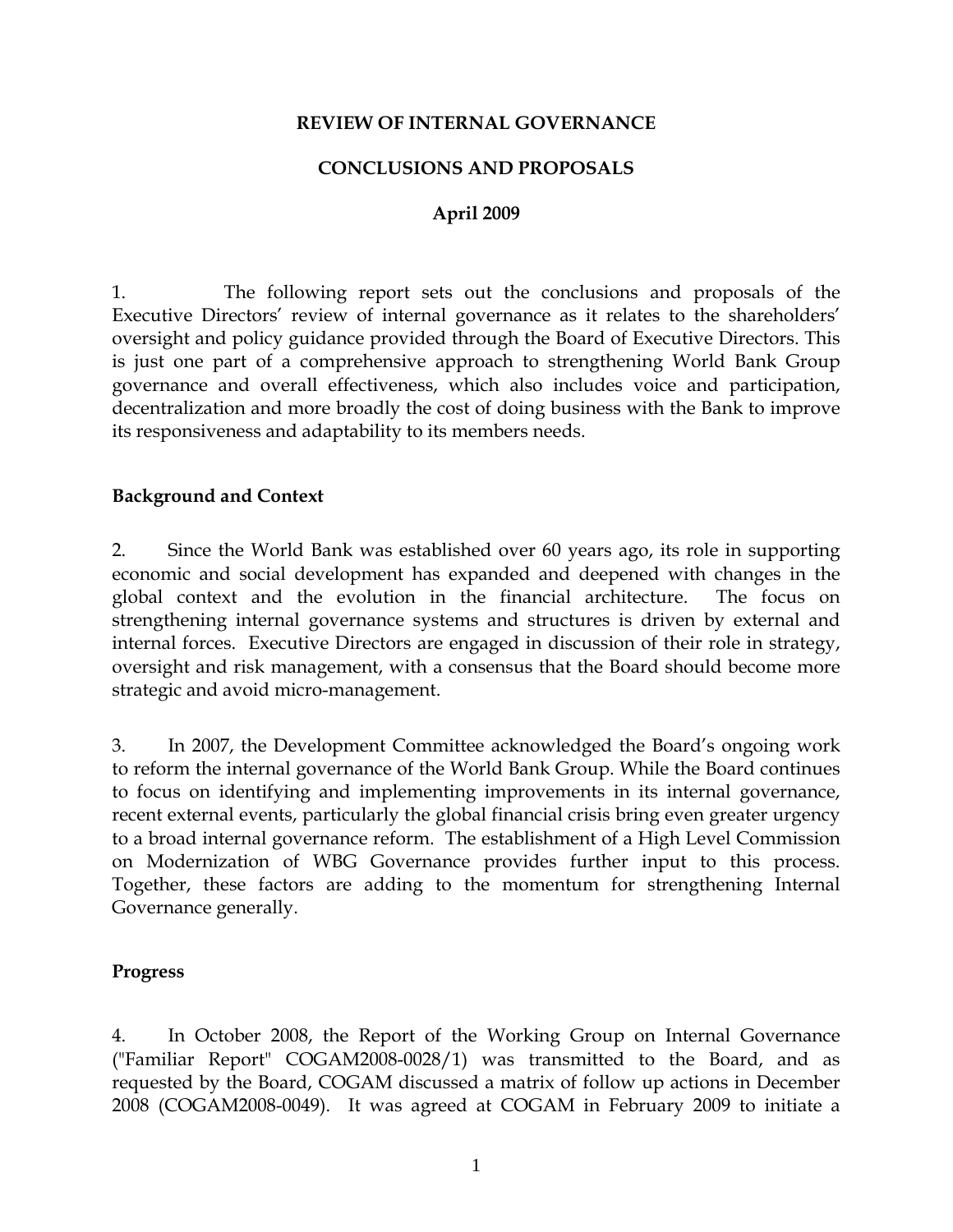consultation process on the basis of the principles and objectives of the "Familiar" report and the Management matrix to obtain the views of the Executive Directors. Mr. Watson agreed to lead the consultation process. This is a synthesis document which includes the views of the Executive Directors that were expressed during the consultations and sets out the areas where consensus has been reached to proceed. It also outlines some milestones for the next stages of the process. The Familiar report contains a diagnosis of internal governance and provides a useful background to this report.

#### **Focus of this Report**

5. This report reflects on internal governance as it relates to the Board and its relationship with management. While acknowledging that existing systems and structures serve the organization well, proposals are intended to promote continuous reform. The report considers the scope for change in three distinct areas, Board Effectiveness, Oversight and Strategy. Board Effectiveness considers how improvements in the timeliness of documentation, a structured agenda and improved board practices can enhance the discussion of issues and trends and support decisionmaking. To support the Board's oversight role, section 2 proposes changes in relation to quarterly reporting, delegation of authority, risk management and self evaluation. The Strategy section introduces an innovative proposal for conditional approval for groups of projects under a Country Program which meets a set of agreed criteria. Agreement on this proposal would ensure greater certainty for management while releasing some time for Executive Directors to focus on oversight and strategy.

#### **Structure**

6. The report is divided into three parts, *Part I considers Board Effectiveness*, *Part 2 considers Oversight* and *Part 3 focuses on Strategy*. The proposals outline a set of steps for reforming Board internal governance. While some proposals can proceed immediately, others will require reflection and further analysis as indicated.

#### **Part I Board Effectiveness**

7. Board Effectiveness will consider two areas. **Part A** will focus on **Systems and Structures** while **Part B** will include **Board Operations**.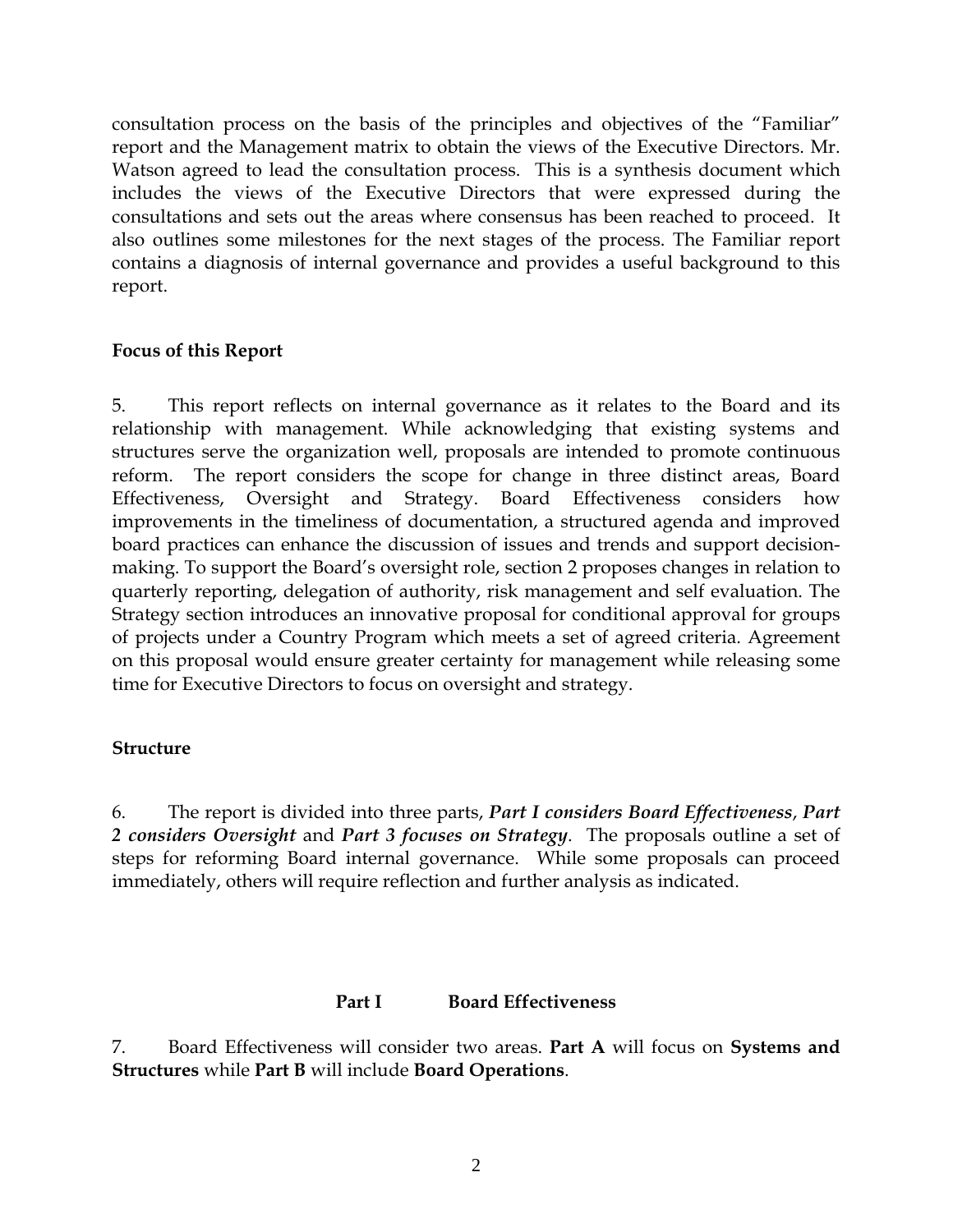#### **A. Systems and Structures – Documentation, Board Agenda, Board Practices and Postponements**

#### *Documentation*

### *Lending Documentation*

In September 2008, the Bank substantially revised the format of lending operations in order to simplify Board decision making and to clarify the process.

## *Country Program Documentation*

Country program document content (CASs, etc.) will be looked at in the context of the CAS retrospective which is scheduled for CODE discussion in May 2009.

*Policy Papers*

Policy paper content and format have been discussed by past Board reviews (most recently in the Board Effectiveness paper). Key findings include:

- i. Policy papers should be concise and focus on defining the issues. They should provide options with targets and indicators. Where appropriate, they should show the budgetary consequences of proposals, and a clear statement of Management's unbiased recommendations and rationale.
- ii. Policy papers should be as short as the substance and clarity allow.
- iii. Despite the diversity of documents, it should be possible to agree guidelines for all policy papers. These would include:
	- o **An Executive Summary** identifying the context, key issues and questions to be addressed by the Board;
	- o **Presentation of options** and rationale for recommendations or conclusions;
	- o **Outline of previous decisions** and any legal background;
	- o Application of **sector strategy** or policy; and
	- o **Cost** Implications.

8. Also, during consultations Executive Directors suggested the papers include a clear results framework, discuss risk management, and, for strategies, staffing resource implications of the new strategy, and a clear enunciation of what the Bank won't do as a result of the strategy.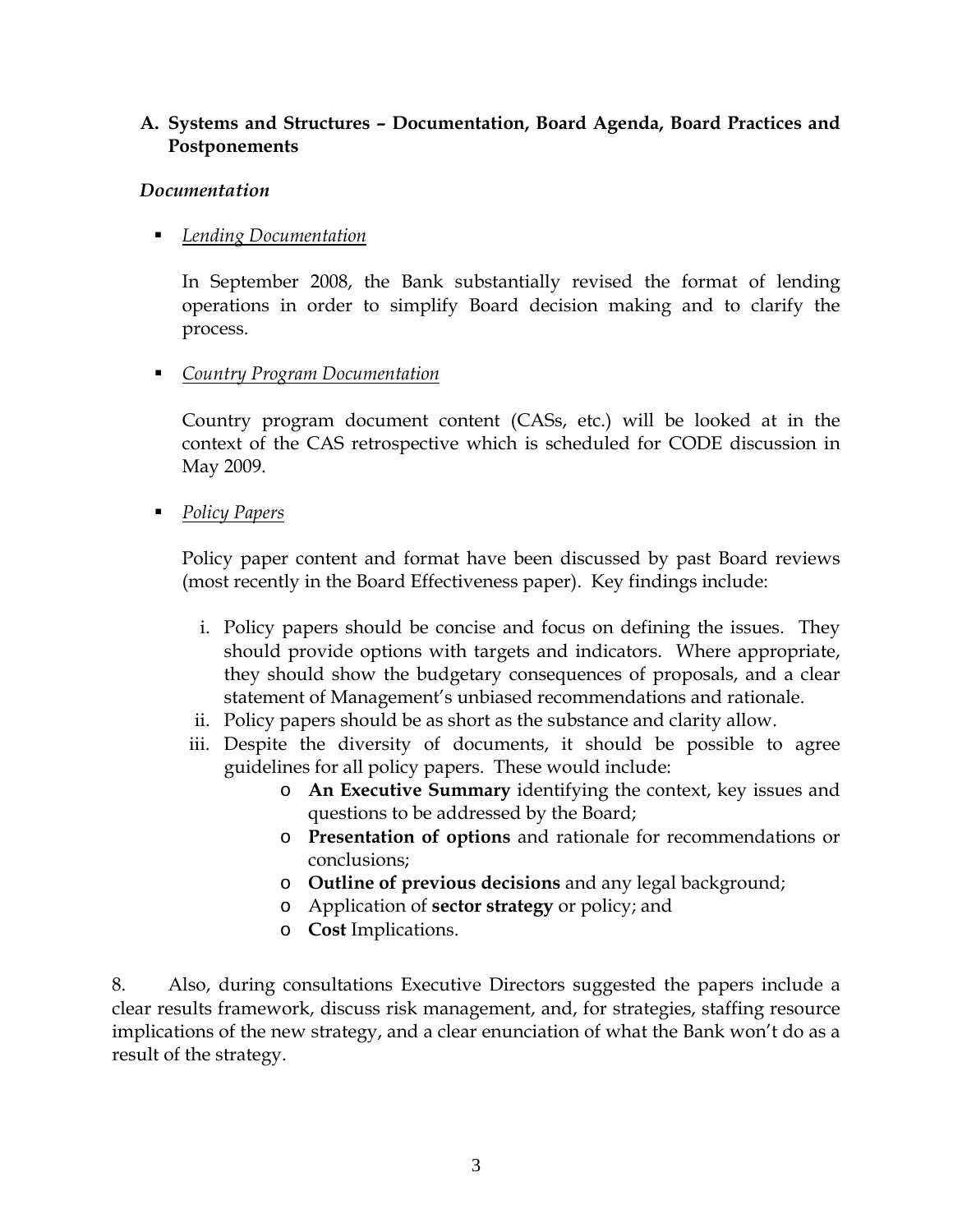#### *Proposal*

*Board agrees before Spring Meetings 2009 on above principles for policy papers. SEC and OPCS implement a pilot for a set of significant operational policy papers between now and the Annual Meetings as outlined above. At that time, COGAM will evaluate the experience to provide guidance and propose next steps.* 

#### **Board Agenda**

- 9. Board members can influence the Board Agenda through four main avenues:
	- During the monthly Steering Committee discussions;
	- During and before any Board meeting under the 'Other Business' category;
	- Committees can identify topics for future discussion; and
	- The Dean's luncheon with the President.

#### *Proposal*

*SEC will identify for the FY10 Board work program alternative means of organizing Board agenda, so as to improve coherence in the way in which topics are discussed by the Board in one day/week/month.* 

#### **Board Meeting Practices**

10. Management would be able to provide more comprehensive written responses if they could get Board statements with questions and requests for clarification earlier.

To facilitate this change, Board members would also need to get the relevant documentation earlier.

#### *Proposal*

*Board documents should be distributed one day earlier than the current lead times.* 

*EDs' statements should be filed by 6:00 pm two working days before the day of the Board meeting.* 

*The written staff presentations responding to EDs' statements should be circulated by 6:00 pm on the last working day before the day of the Board meeting. Staff presentations will be available electronically on eBoard.* 

*For Board documents circulated with less than the required lead time, EDs' statement should be filed by 6:00 pm on the last working day before the day of the Board meeting. Staff presentations delivered at the Board meeting will also be available electronically on eBoard.*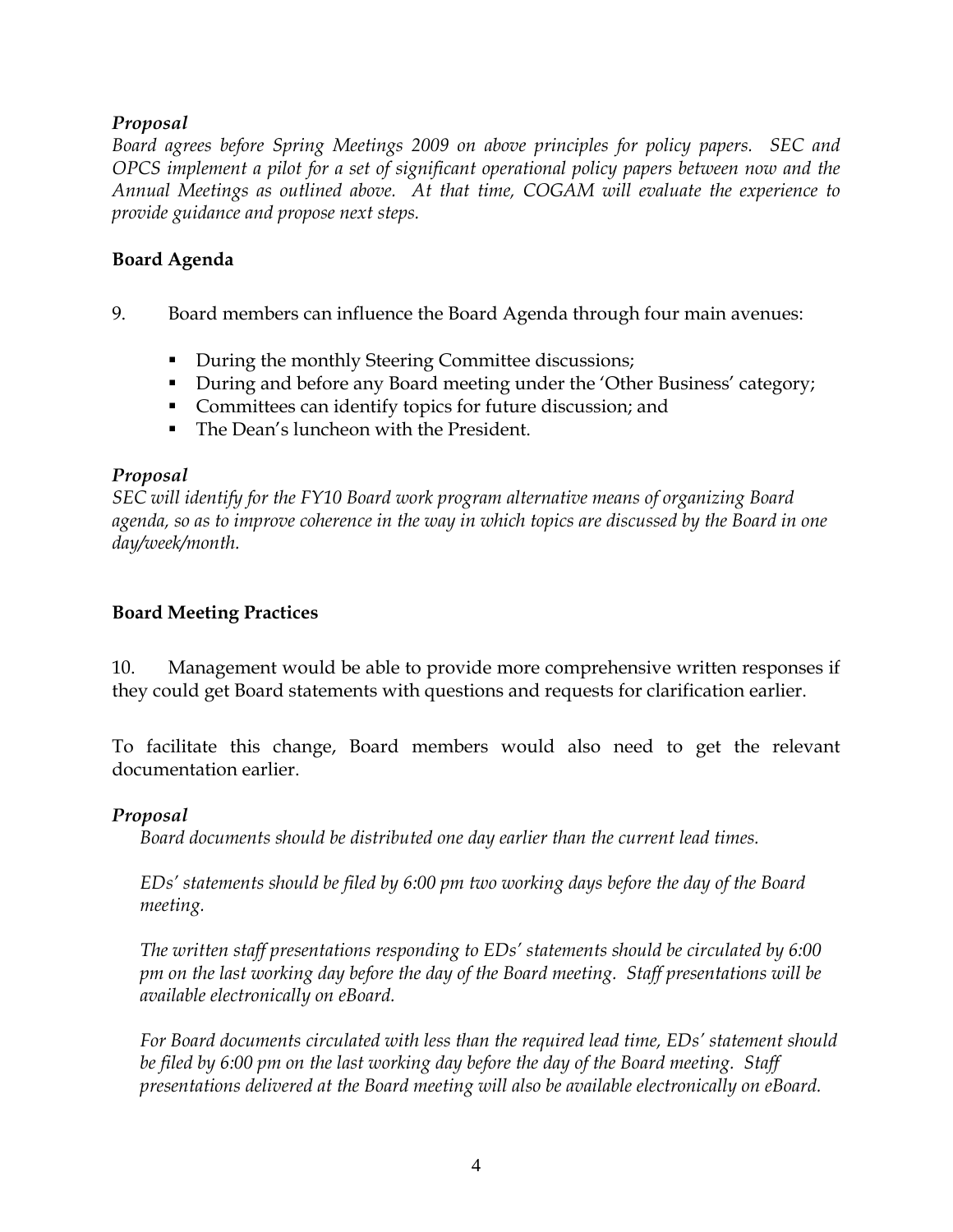This proposal would be implemented from July 1, 2009 (FY10).

#### **Postponement**

11. No further action is required on Postponement procedures, since these are adequate.

#### **B. Board Operations - Chairmanship and Committees**

#### **Chairmanship**

12. Chairmanship of Board meetings needs to reflect a strong strategic and institutional focus in order to arrive at effective decisions that support the World Bank Group's overall objectives. The President chairs meetings of the Board or, in his absence; the Board is chaired by a senior manager of the Bank, IFC or MIGA. The Board from time to time suggests to the President, approaches that may help facilitate the Board's business. The Executive Directors believe that the Board is at its most effective when the President chairs Board meetings. When other Bank officials chair Board meetings, there should be an avoidance of officials chairing meetings that discusses that official's area of responsibility. Some Executive Directors have suggested that consideration could be given to having a Chief Operating Officer (COO) and/or deputy, who could chair the Board in the President's absence.

#### *Proposal*

*The Dean will discuss with the President the issue of chairmanship of the Board.* 

#### **Committees**

13. Committees can be used more effectively and improvements may include the following.

- Green sheets should be issued in good time, as soon as possible following a committee meeting.
- Green Sheets should frame questions on those issues upon which there was no consensus at the Committee level.
- Submitting a document to the Board on a streamlined basis would be the preferred option. However, the Committee Chair should recommend a full Board discussion, if there is no consensus among members or at the request of at least two members and/or non-members.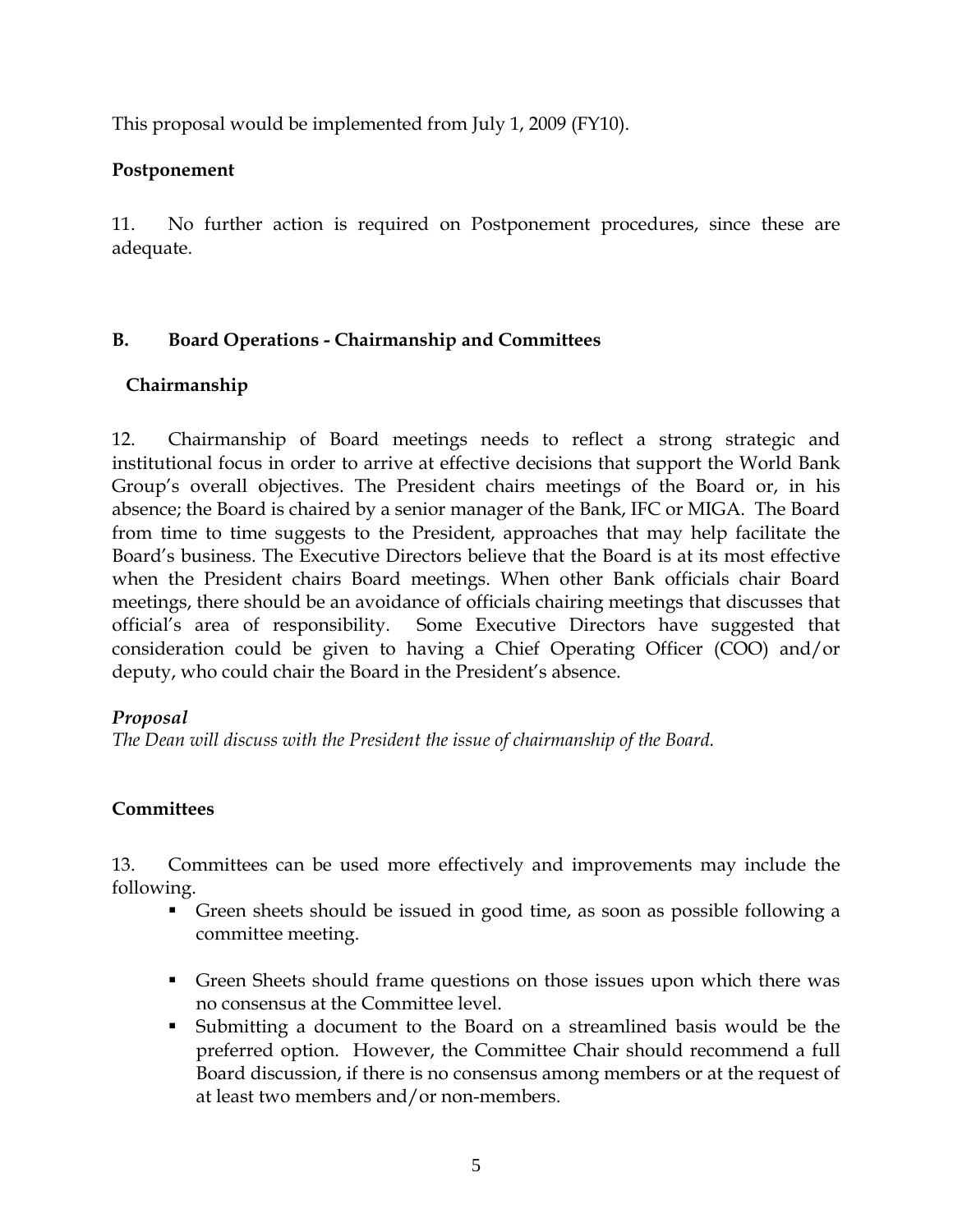Senior management – at the VP, and MD level - should attend relevant Committee Meetings.

#### *Proposal*

*SEC will work with committee chairs to reframe green sheets to focus on the issues for Board discussion.* 

*The ongoing work on committees' terms of reference should be concluded as soon as feasible.* 

The target for reframing green sheets, rules for streamlining and concluding committee terms of reference revision is end FY 09.

## **Part II Oversight**

#### **C. Board's Oversight Role and Responsibilities**

This section looks at Evaluation, Quarterly Reporting, Risk Management and Delegation of Authority.

#### **Evaluation**

- *Collective Self Evaluation Board*
- *Strengthening the Selection, Evaluation, and Accountability of Management*

14. A number of experiences provide guidance for how evaluation might be done by the Board:

- Best practice in the private sector.
- Key points in COGAM Board Evaluation Paper (2006).
- Self assessment at the Board based on prevailing best practice (perhaps as suggested in the Familiar report, the Board would identify annual objectives at the start of the year, and do a self-evaluation at the end of the year).
- Work being considered by the IMF in this area. In October 2007, the IMF Board agreed that the Executive Board would carry out a self-evaluation and the Executive Board and Managing Director would provide each other with feedback on their respective performances on an annual basis.
- 15. These experiences suggest a set of principles for the conduct of such evaluations: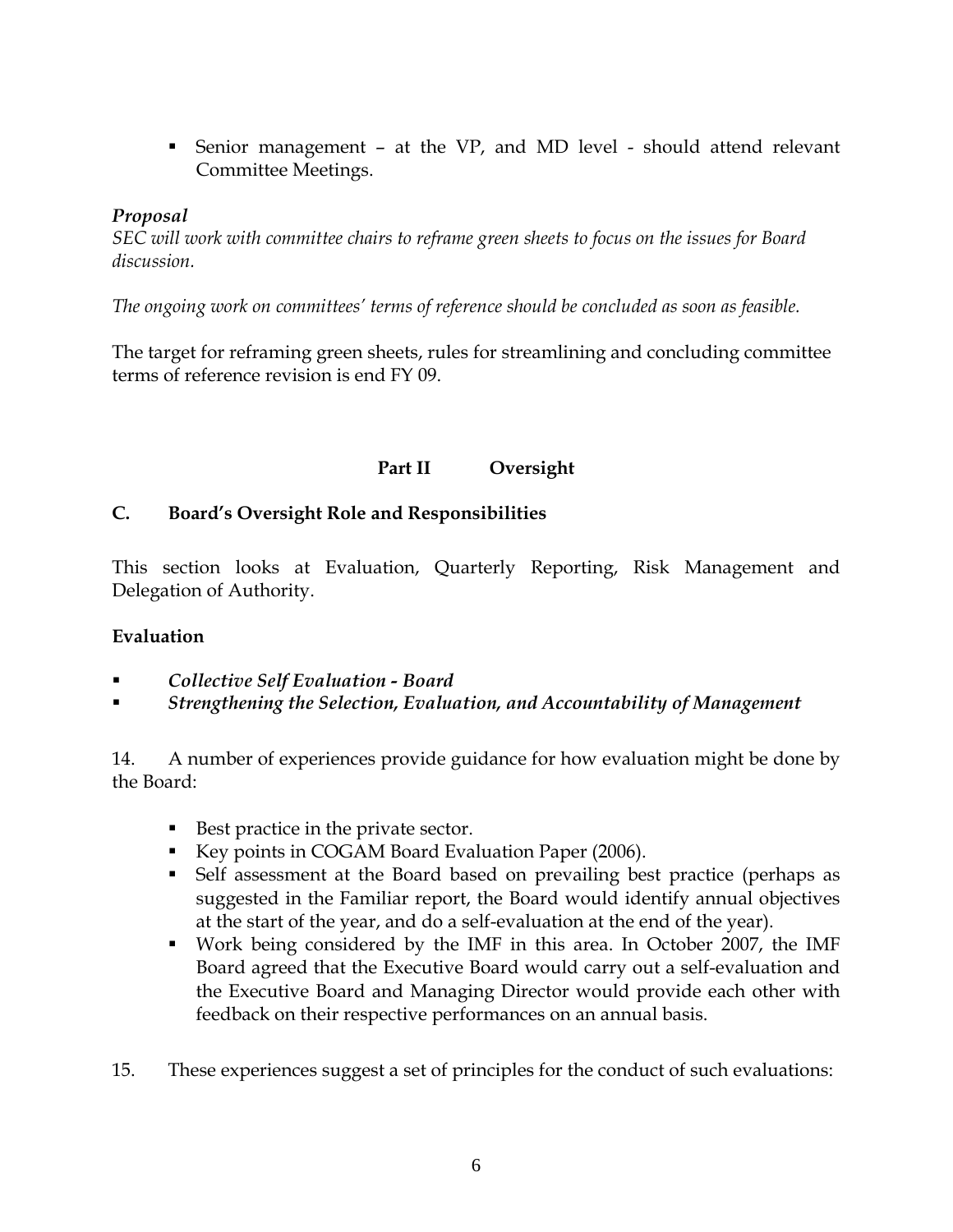- The evaluations should review the Board collectively, and separately the President and Bank officers who regularly engage with the Board e.g., managers acting for the chair, and should be carried out annually;
- Focus should be on results (impact) of actions and forward looking (goals completed over a specific timeframe) and based on data;
- **Client feedback, if available and relevant;**
- Consideration could be given to obtaining external support/Advice;
- Results should be discussed by the full Board, including the chair and acting chairs; and,
- The Board should discuss the Self Evaluation process in its annual retreat and the follow up to each evaluation

## *Proposal*

*SEC will provide options for an annual evaluation tool that would serve as a basis for review and consultation by COGAM by the Fall 2009 Annual Meetings.* 

## **Quarterly Reporting**

16. Currently, the Board approves the annual budget and financial statements. The quarterly reports for IBRD/IDA, IFC and MIGA are reviewed in the Budget and Audit Committees some weeks (or months) after each quarter ends. The full Board does not regularly review issues arising from Committee review, or consider cross cutting trends.

17. The quarterly reports could become a useful tool for strategy and oversight and could be oriented to strengthening the Board's focus on results. The timeliness of reporting to the Board, as well as closer coordination of the reports, would improve their usefulness, especially for assessing results in real time.

#### *Proposal*

*Quarterly operational and financial reports for IBRD/IDA, IFC and MIGA should be distributed to the Board 15 days after the end of each quarter. Audit and Budget Committee discussion would take place within 5 working days after distribution. SEC will consult with Management to determine what is practical.* 

*These quarterly reports should be scheduled for discussion together in a Board meeting within 30 days of the end of a quarter. Committee chair would summarize key issues from committee discussions and present these at a Board discussion. The Board meeting would focus on results, oversight and policy issues and would include succinct Management oral presentations on trends and issues and on upcoming issues for the current quarter. The relevant Vice Presidents and Managing Directors would be available for the Board discussion.*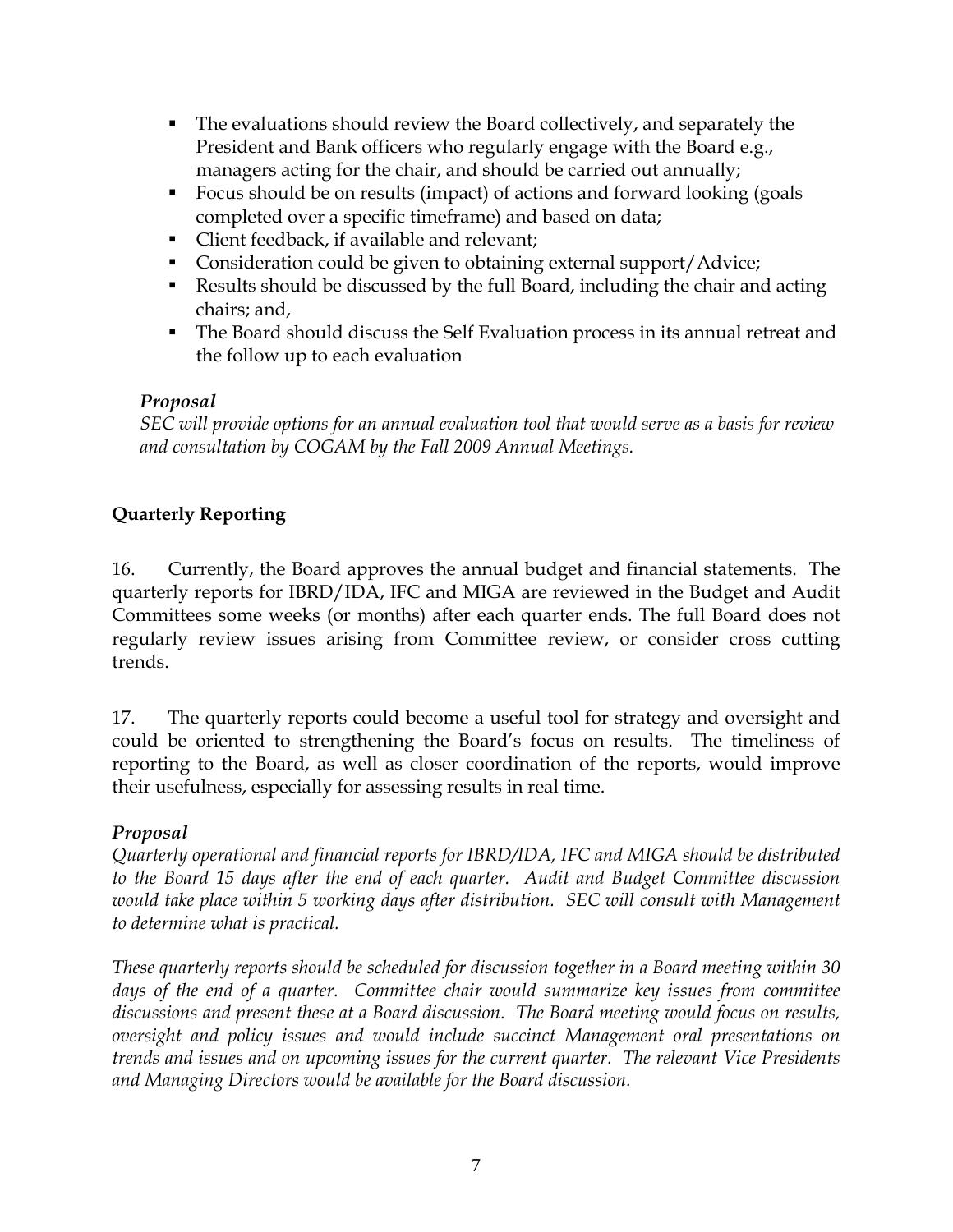*Outcomes on points raised in Board quarterly review discussion would be reported on in the Management presentation for the subsequent quarter. The second quarter report would become the half yearly report while the last quarterly report would become an end of year report.* 

Management will submit a detailed plan that could be implemented at the beginning of FY 10

#### **Review of Risk Management Functions**

18. An institutional review of the existing risk management units in the World Bank Group - IAD, IEG, Inspection Panel, IFC/MIGA CAO, INT and QAG - to assess overlaps, gaps and inconsistencies should be undertaken by the 2010 Spring Meetings. This review needs to identify the mandates of each of these units.

#### *Proposal*

*Management will submit for COGAM review, a map of the mandates of the units within the risk management framework of the Bank Group. In considering this paper, COGAM should examine previous efforts, in particular the 2000 Management-led review, and propose an approach for the review which will be carried out in 2010.* 

#### **Delegation of Authority**

19. From time to time, the Board considers delegation of authority to management for certain tasks for which the Board is accountable. To guide any future delegation of authority, a set of principles has been proposed.

#### *Proposal*

#### *Principles of Board Delegation*

*Delegation is based on assigning authority, not on devolving accountability. Thus, the Board remains accountable for the delegated tasks. Equally, authority delegated by the Board may not be further delegated. Policy making authority should not be delegated.* 

*Delegation of authority is extended to the President, who manages the authority under the express procedures agreed with the Board, including the designation of the managers and staff assigned to carry out the authority and the levels of responsibility, and within express risk limits (quantitative or qualitative).* 

*Delegation of authority must be clear and monitorable to ensure that accountability can be maintained, including a periodic feedback mechanism to facilitate regular monitoring on a quarterly or annual basis as appropriate for the degree of delegation.*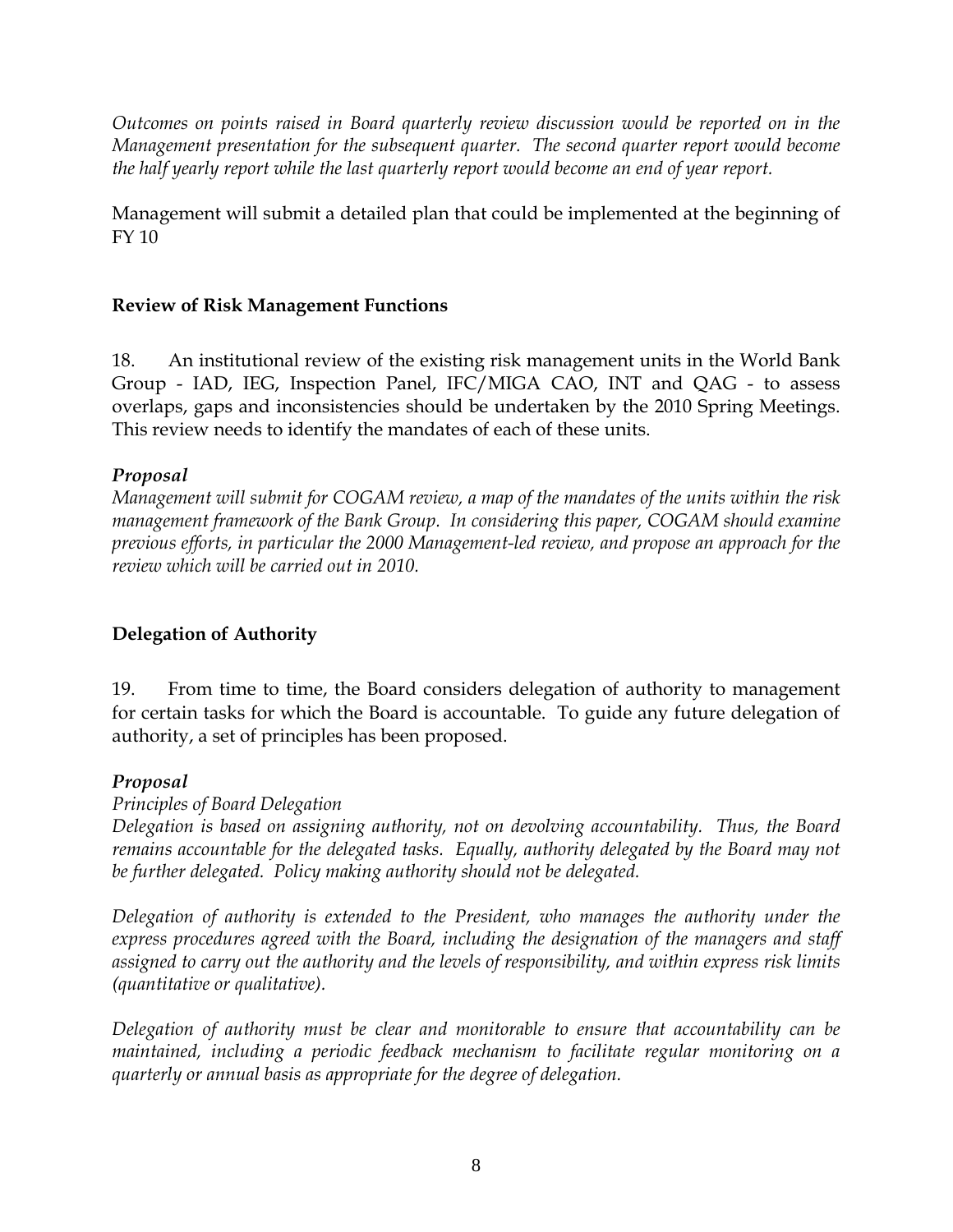*It must be based on a matrix of decisions and positions, proposed by the President and agreed to by the Board, and reporting on an established timetable.* 

*It must be for a fixed period, (e.g., three years), be regularly reviewed, and retractable/renewable.* 

20. Following Board approval, these principles will be distributed for guidance to Management across the institution.

## **Part III Strategy**

## **D. Country Programs (CASs)**

21. To focus the Board more at the strategic level and on results while maintaining flexibility in implementation, the Executive Directors in considering country programs (CASs, CPSs, ISNs, etc.), could give conditional approval of specific operations for which sufficiently detailed information is available. A one-year pilot of an option for conditional approval could involve:-

- When a country program is to be discussed by the Executive Directors, a country will have the option within the context of the country program to request that an annual tranche of lending operations be given conditional approval by the Executive Directors.
- The operations to be given conditional approval would be identified in the country program document, set in the context of the overall assistance program, and each operation to be given conditional approval would be described in sufficient detail for the Executive Directors to understand the operation's scope, financing and risk considerations. For instance, a suitably detailed Project Information Document (PID), which includes the results framework, for each operation would be annexed to the country program document, and the conditional approval would be based on the PID parameters. There may be modifications to the PID format if necessary, to provide the appropriate level of detail for decisions to be taken.
- The Board may decide that a particular operation or a proposed tranche is not ready or appropriate for conditional approval; in that case, the operation or tranche will be processed under regular or streamlined procedures, as appropriate.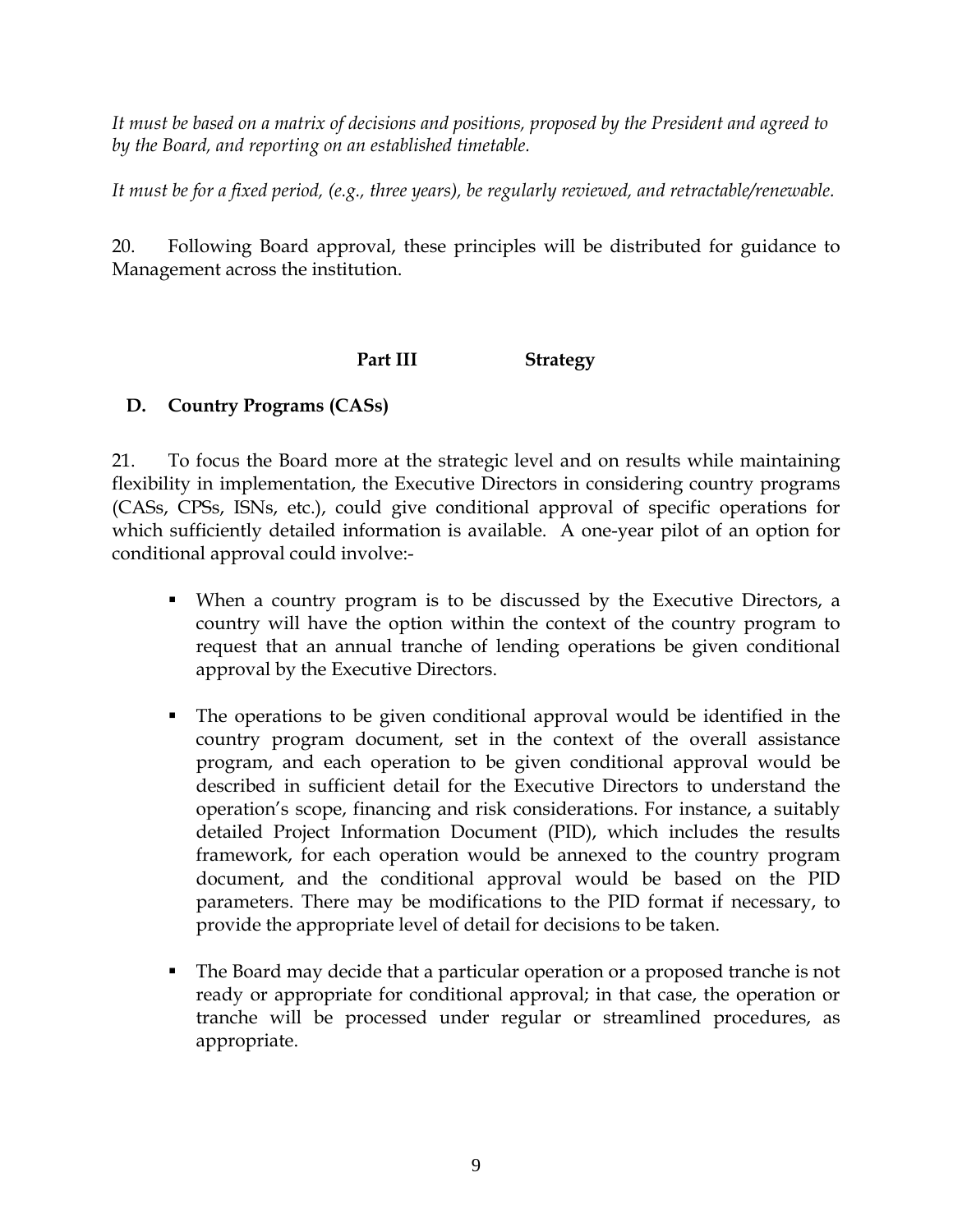- Selection of operations for the pilot shall be based notably on the existing streamlining criteria (BP10, Annex K) and can in no case include Category A environment projects.
- For an operation that received conditional approval by the Executive Directors, Management would clear the operation after appraisal and negotiations and the project appraisal document (PAD) would be distributed to the Board for a 10-day comment period (in the same way as is currently done for subsequent phase APLs). During this 10-day period, any Executive Director can request discussion of the operation by the Board. At the end of this period, the approval would become final unless an Executive Director requested Board discussion.
- Where an operation that has received conditional approval subsequently changes significantly in scope or financing prior to final approval, the change, in the form of a project revision, will be brought by Management to the Board for approval. If the change is approved by the Board, the final clearance procedure for conditional approvals outlined above will apply.
- Management would report annually on the status of each country program chosen for the pilot. The report would include the status of conditional approvals, and may seek conditional approvals for the next tranche of operations. Board consideration of these annual reports/advance approval requests could be grouped; for instance, for countries with small programs, in a sub-region context, or in appropriate clusters, in keeping with the proposal on greater coherence in the Board's work program.
- Examples of PID's can be found at: http://web.worldbank.org/external/projects/main?pagePK=64283627&piP K=73230&theSitePK=40941&menuPK=228424&Projectid=P095205

#### *Proposal*

*Management will be asked to present the Board and committees with implementation proposal for the conditional approvals one-year pilot option to commence with FY10, including changes as needed in PID format.*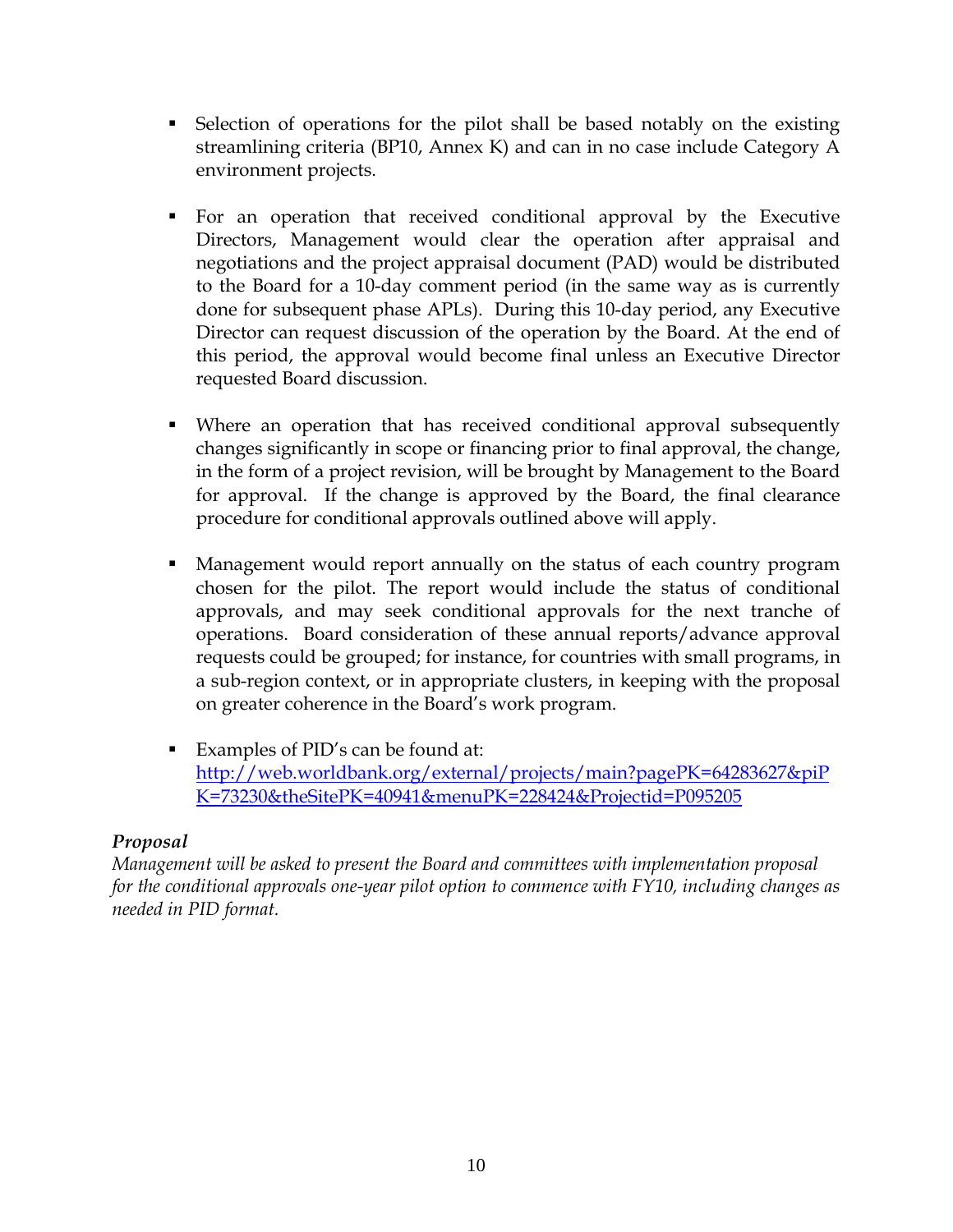#### **E. Waivers**

22. The Executive Directors approve all matters of policy, as well as changes and deviations from policy. As suggested by the Familiar report, waivers should occur as follows:

- A waiver of policy for a specific operation should be approved by the Board explicitly at the time that it is approving the operation in question;
- Policy changes embedded in a waiver for a specific operation or otherwise should be reviewed through the same process as for policy formulation, and proposed by Management for Board approval. For example, for a policy originally reviewed by CODE, changes would also be reviewed by CODE; and
- The Board should be advised of any waivers that have been granted under Board-approved policy, where these might exist.

#### **Proposal**

*The Corporate Secretariat will submit a review of FY09 waivers to COGAM.* 

*Management will, by the time of the fall 2009 Annual Meetings, provide a policy note for Board review of the above considerations for waivers, for the guidance of staff.*